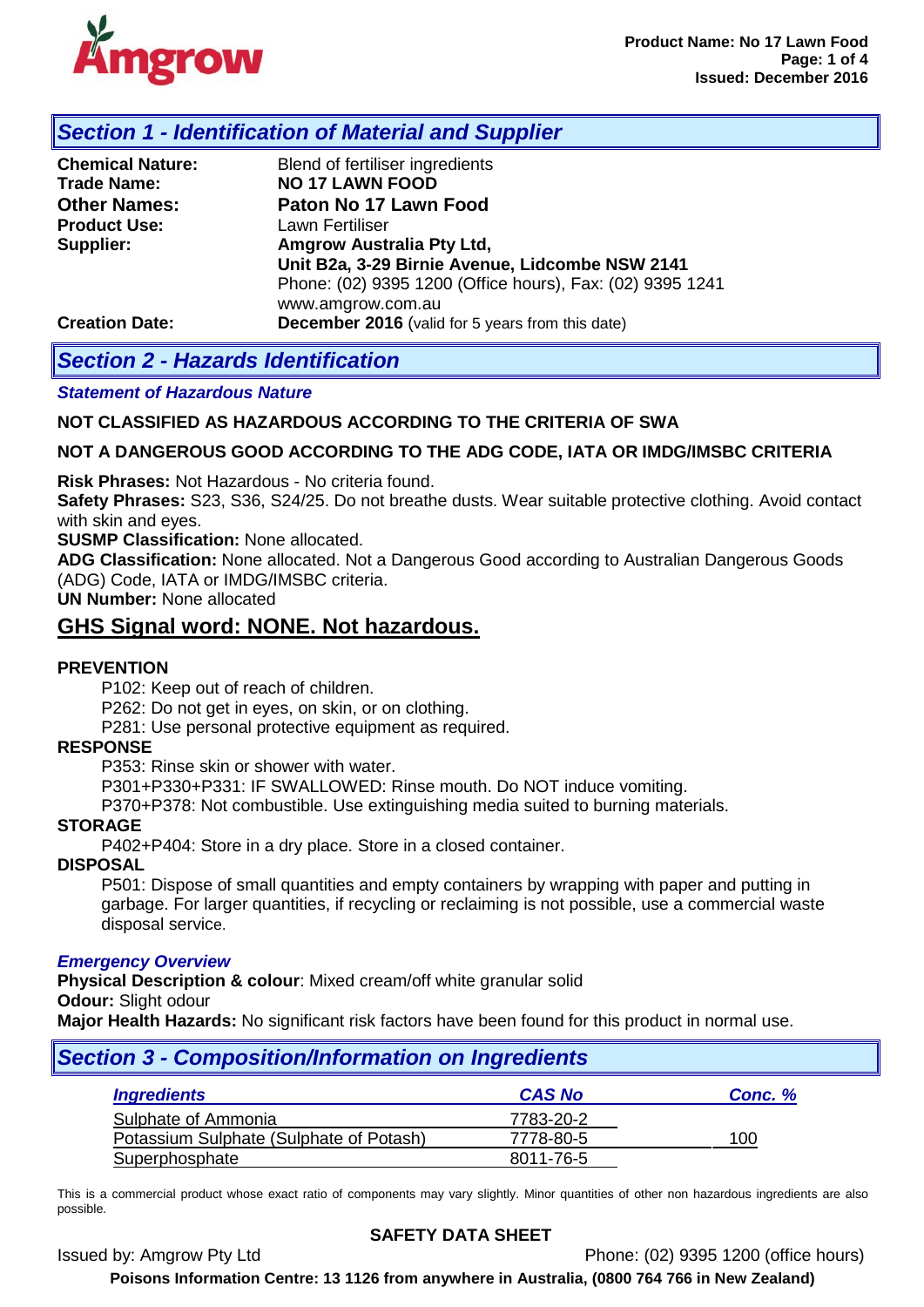

# *Section 4 - First Aid Measures*

**General Information:** You should call The Poisons Information Centre if you feel that you may have been poisoned, burned or irritated by this product. The number is 13 1126 from anywhere in Australia (0800 764 766 in New Zealand) and is available at all times. Have this SDS with you when you call.

**Inhalation:** If exposed, remove victim to fresh air. Recovery is rapid after removal from exposure. Seek medical attention if irritation persists or breathing difficulties arise

**Skin Contact:** Remove contaminated clothing and wash thoroughly with soap and water. Seek medical attention if irritation develops. Launder clothing before reuse.

**Eye Contact:** Hold eye open and flush gently with copious amounts of water for 15 minutes. Seek medical attention if irritation develops.

**Ingestion:** If swallowed, immediately rinse mouth out with water. Give water. Contact Poisons Information Centre or doctor. Do not induce vomiting.

**Advice to Doctor:** Treat symptomatically

## *Section 5 - Fire Fighting Measures*

**Fire and Explosion Hazards**: Non- flammable. No fire or explosion hazards exist.

**Decomposition:** May evolve ammonia and oxides of nitrogen and potassium when heated to decomposition.

**Extinguishing Media:** Media to suit materials involved in fire.

**Fire Fighting:** If a significant quantity of this product is involved in a fire, call the fire brigade.

**Flash point:** Non Flammable

**Upper Flammability Limit:** Not applicable

**Lower Flammability Limit:** Not applicable

**Auto ignition temperature:** Not applicable

**Flammability Class:** Does not burn.

**Hazchem Code:** None allocated

# *Section 6 - Accidental Release Measures*

*Accidental release:* For minor spills, clean up, rinsing to sewer and put empty container in garbage. Although no special protective clothing is normally necessary because of occasional minor contact with this product, it is good practice to wear impermeable gloves when handling chemical products. In the event of a major spill, prevent spillage from entering drains or water courses and call emergency services. This material may be suitable for approved landfill.

# *Section 7 - Handling and Storage*

*Handling:* Before use carefully read the product label. Use of safe work practices are recommended to avoid eye or skin contact and inhalation. Observe good personal hygiene, including washing hands before eating. Prohibit eating, drinking and smoking in contaminated areas.

*Storage:* Store in cool, dry area removed from foodstuffs. Ensure containers are labelled, protected from physical damage and sealed when not in use. Do not allow to come into contact with water either from rain, condensation or the surface on which it is stored. Bagged fertilisers should be stored under cover and out of direct sunlight. Store away from farm chemicals eg insecticides, fungicides and herbicides.

# *Section 8 - Exposure Controls and Personal Protection*

*Exposure Limits TWA (mg/mP3P) STEL (mg/mP3P) ADI (mg/Kg/day) NOEL (mg/Kg/day*

*Exposure limits have not been set by SWA for other ingredients in product. The TWA exposure value is the average airborne concentration of a particular substance when calculated over a normal 8 hour working day for a 5 day working week. There is a blanket limit of 10mg/m3 for dusts or mists when limits have not otherwise been established. The STEL (Short Term Exposure Limit) is an exposure value that should not be exceeded*  for more than 15 minutes and should not be repeated for more than 4 times per day. There should be at least 60 minutes between successive *exposures at the STEL. The term "peak "is used when the TWA limit, because of the rapid action of the substance, should never be exceeded, even briefly. ADI means Acceptable Daily Intake and NOEL means No-observable-effect-level. Values taken from Australian ADI List, 31<sup>st</sup> March 2012*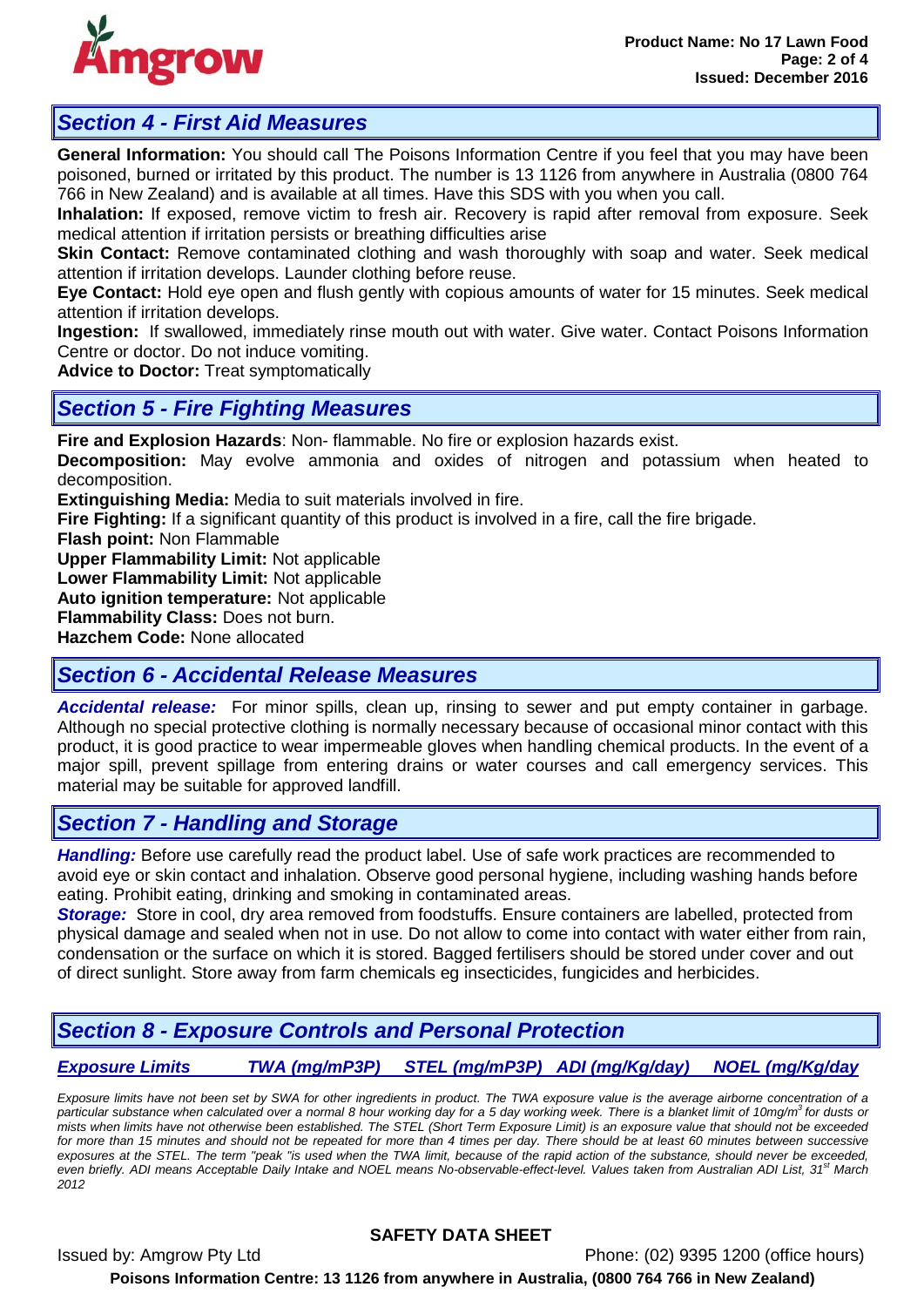

## *Personal Protection*

The following Australian Standards will provide general advice regarding safety clothing and equipment: Respiratory equipment: **AS/NZS 1715**, Protective Gloves: **AS 2161**, Industrial Clothing: **AS2919**, Industrial

Eye Protection: **AS1336** and **AS/NZS 1337**, Occupational Protective Footwear: **AS/NZS2210**. No special equipment is usually needed when occasionally handling small quantities. The following instructions are for bulk handling or where regular exposure in an occupational setting occurs without

proper containment systems. **Ventilation:** Avoid high dust concentration and provide local exhaust ventilation where necessary.

**Eye Protection:** Eye protection such as protective glasses or goggles is recommended.

**Skin Protection:** Wear gloves or gauntlets and long sleeves when using this product to protect against skin irritation

**Respirator:** Use P2 type canister respirator where high concentrations of airborne dust is present Provision of eye wash facilities and safety shower recommended.

Wash hands before eating, drinking, smoking or going to toilet, launder protective clothing before re-use.

## *Section 9 - Physical and Chemical Properties:*

| <b>Physical Description &amp; colour:</b> | Mixed cream/off white granular solid           |
|-------------------------------------------|------------------------------------------------|
| Odour:                                    | Slight odour.                                  |
| <b>Boiling Point:</b>                     | Not applicable.                                |
| <b>Freezing/Melting Point:</b>            | Decomposes before melting.                     |
| <b>Volatiles:</b>                         | No specific data. Expected to be low at 100°C. |
| <b>Vapour Pressure:</b>                   | Negligible at normal ambient temperatures.     |
| <b>Vapour Density:</b>                    | Not applicable.                                |
| <b>Specific Gravity:</b>                  | No data.                                       |
| <b>Water Solubility:</b>                  | Slightly soluble.                              |
| pH:                                       | No data.                                       |
| <b>Volatility:</b>                        | Negligible at normal ambient temperatures.     |
| <b>Odour Threshold:</b>                   | No data.                                       |
| <b>Evaporation Rate:</b>                  | Not applicable.                                |
| <b>Coeff Oil/water Distribution:</b>      | No data                                        |
| <b>Viscosity:</b>                         | Not applicable.                                |
| Auto ignition temp:                       | Not applicable - does not burn                 |

## *Section 10 - Stability and Reactivity*

**Reactivity**: This product is unlikely to react or decompose under normal storage conditions.

**Conditions to Avoid:** Heat, flames.

**Incompatibilities:** no special incompatibilities

**Fire Decomposition Products:** Combustion forms carbon dioxide, and if incomplete, carbon monoxide and possibly smoke. Water is also formed. May evolve ammonia and oxides of nitrogen, sulphur, and potassium when heated to decomposition

**Polymerisation:** This product is unlikely to undergo polymerisation processes.

**Reactivity**: Compatible with most commonly used materials

## *Section 11 - Toxicological Information*

**Target Organs:** There is no data to hand indicating any particular target organs.

## *Potential Health Effects*

**Inhalation:** If product in high concentrations of airborne dust, prolonged contact may cause irritation to the nose and throat with coughing.

**Skin Contact:** Mild irritant. Prolonged and repeated use may result in dermatitis or skin irritations **Eye Contact:** Low to mild irritant. Exposure may result in irritation, pain and redness

Ingestion: Low toxicity. With large doses, ingestion may result in nausea, vomiting and gastrointestinal *Carcinogen Status:*

**SWA:** No significant ingredient is classified as carcinogenic by SWA.

**NTP:** No significant ingredient is classified as carcinogenic by NTP.

#### **SAFETY DATA SHEET**

Issued by: Amgrow Pty Ltd Phone: (02) 9395 1200 (office hours)

**Poisons Information Centre: 13 1126 from anywhere in Australia, (0800 764 766 in New Zealand)**